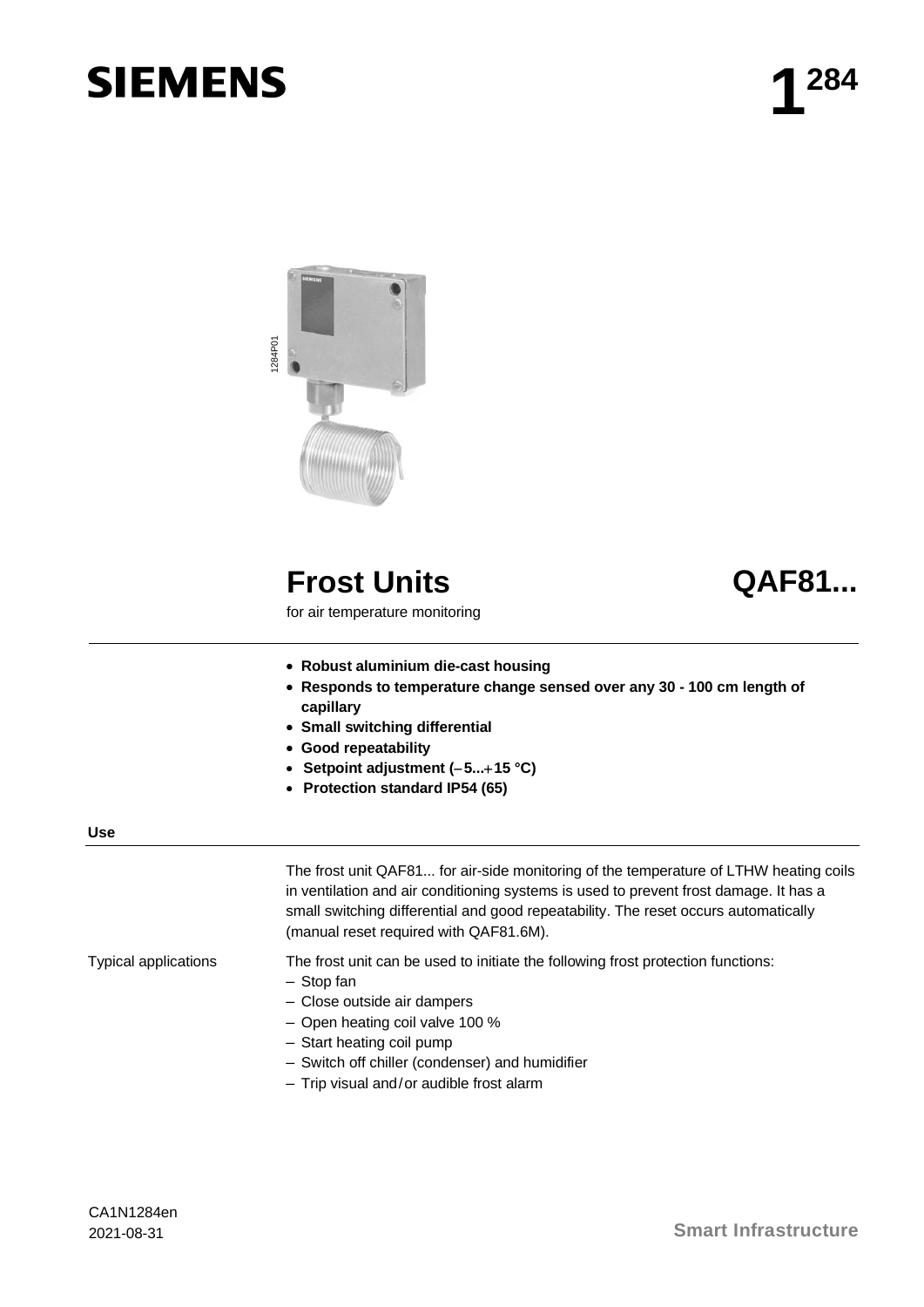#### **Type summary**

| Typ reference   | Reset                          | Capillary length |
|-----------------|--------------------------------|------------------|
| QAF81.3         | automatic reset                | 3 m              |
| QAF81.6         | automatic reset                | 6 m              |
| <b>QAF81.6M</b> | with lock-out and manual reset | 6 m              |

| <b>Accessories</b> | Name                            | Typ reference |
|--------------------|---------------------------------|---------------|
|                    | Capillary tube clamp (6 pieces) | FK-TZ1        |

#### **Ordering and delivery**

When ordering, please give name and type reference, e.g. frost unit **QAF81.6M**.

The QAF81... frost unit is supplied complete with **FK-TZ1** (capillary tube clamps).

If necessary a **M20** cable gland for cable entry of the **M20x1.5** type can be fitted to achieve class **IP65**. This cable gland is **not** supplied with the delivery.

#### **Technical design**

The frost unit QAF81... trips when the temperature drops below the selected setpoint over a capillary length of 30 - 100 cm.

An automatic reset occurs when the temperature rises above the setpoint again (manual reset required with QAF81.6M).

The (R134a) gas-filled capillary and the diaphragm assembly together form the measuring element, which is mechanically linked to the micro-switch. The temperature is measured over the full length of the capillary.



#### **Mechanical design**

The frost unit QAF81... has the following parts:

- Die-cast aluminium housing with removable cover
- Mechanical setpoint adjuster with scale in °Celsius and °Fahrenheit (setpoint adjustment screw can be locked mechanically)
- Micro-switch for change-over contact
- Sensor unit with diaphragm assembly and copper capillary
- Capillary filled with R134a gas
- The QAF81.6M has a manual reset button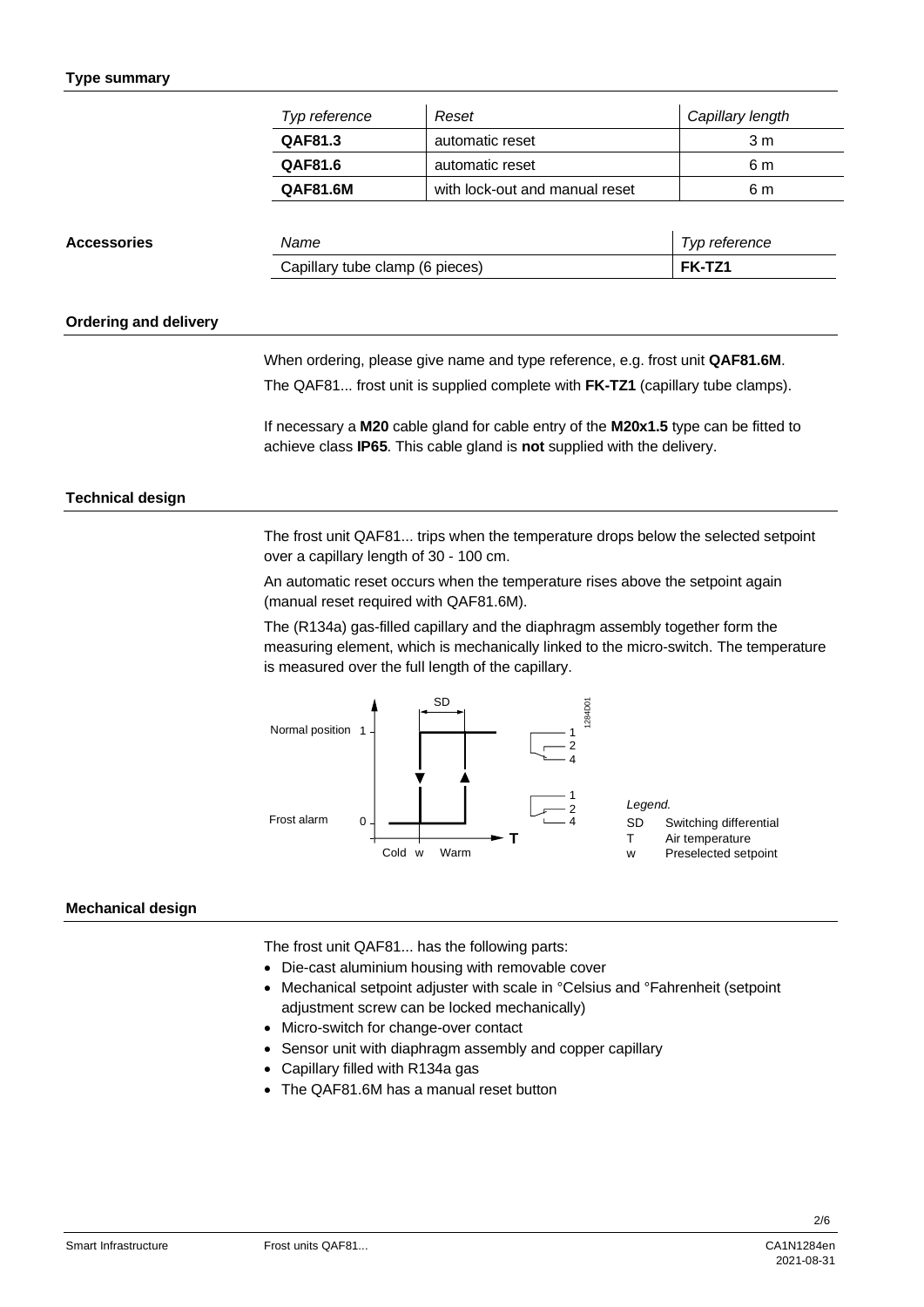### *Withdrawable tray:* It is recommended that the frost unit QAF81... should be installed on a purpose-built withdrawable tray directly downstream of the heating coil. The connecting cable must be long enough to enable the tray to be inserted and removed without difficulty. For heating coils with very large cross-sections, a number of frost units can be fitted and connected in series. In this case, the setpoint must be set individually on each frost unit. **Fitting notes** The ambient temperature affecting the frost unit housing (with the test loop) must be at least 2 °C above the pre-selected setpoint. If this cannot be guaranteed (e.g. outdoors or in exposed spaces), the housing and test loop must be installed inside the supply air unit. The capillary must be mounted on the downstream side of the heating coil (and on the upstream side in the case of coiling coils). It should be looped diagonally across the heat exchanger pipes at a distance of approximately 5 cm, and should cover the entire area evenly. For test purposes, it is advisable to leave a loop of approximately 20 cm directly beneath the housing outside the entry to the duct. To prevent damage to the capillary it should be protected by grommets or similar where it passes through metal walls. To prevent damage to the capillary, a minimum bending radius of 20 mm must be ensured. Mounting is easier if the capillary tube clamps (FK-TZ1 or AQM63.3) are used. Frost thermostat **Capillary**

adiusted from above with a screwdriver. To simulate frost conditions, the test loop can be immersed in a vessel of iced water. To simulate frost with the frost unit QAF81.6M, push in the reset button (on the housing base). Frost simulation

After removal of the locking screw (under the housing cover) the setpoint can be

**Commissioning notes**

3/6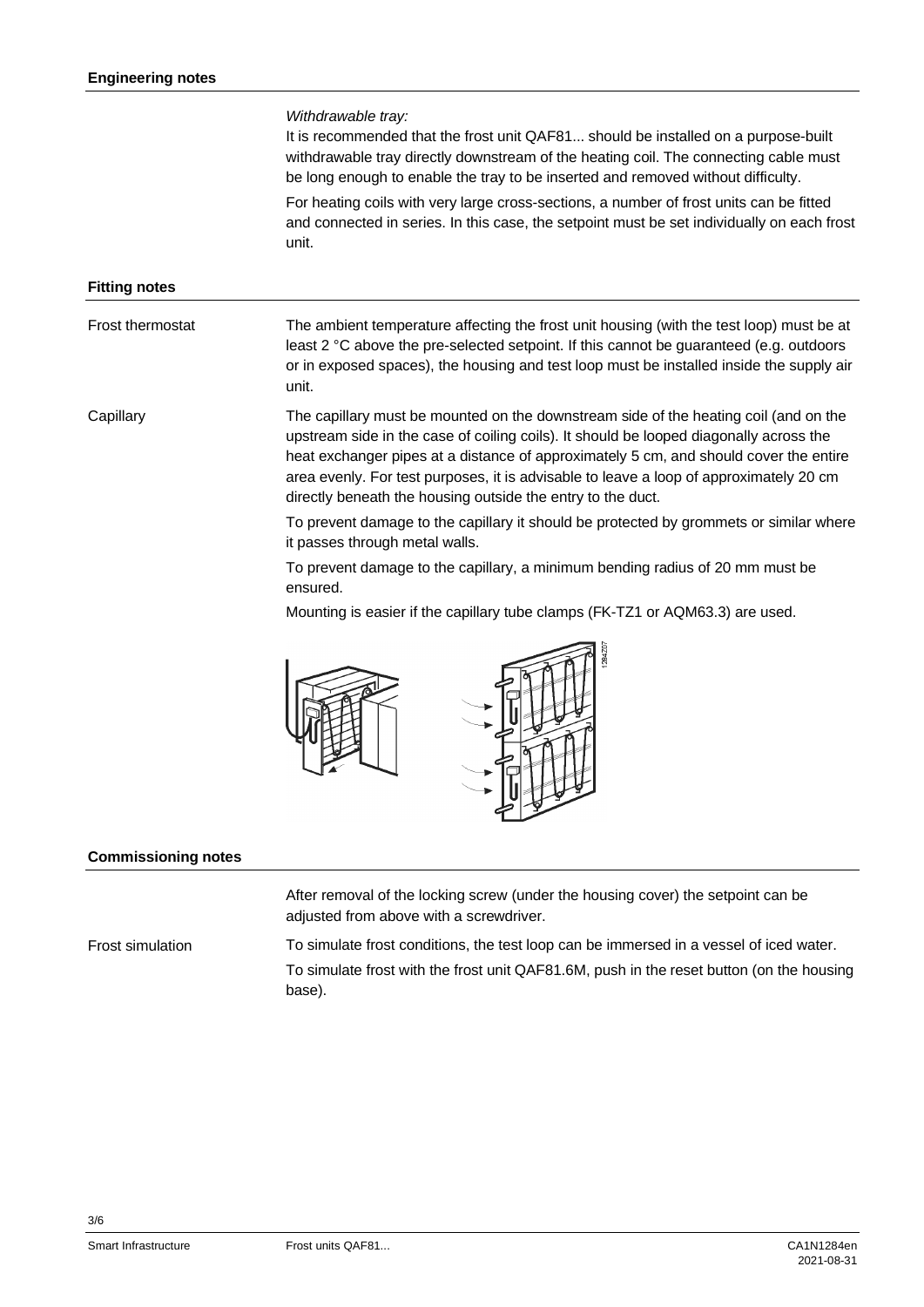The frost unit is maintenance-free.

Correct operation of the device can be checked by immersing the test loop in a vessel of iced water.

#### **Disposal notes**



 $\wedge$ 

The devices are considered electronics devices for disposal in terms of European Directive 2012/19/EU and may not be disposed of as domestic waste.

- Dispose of the device via the channels provided for this purpose.
- Comply with all local and currently applicable laws and regulations.

#### **Technical data**

| Setpoint adjustment range Wh<br>Factory setting w                                                                     | $-5+15$ °C (2359 °F)<br>5 °C (41 °F)                                                                                                                                                                     |  |
|-----------------------------------------------------------------------------------------------------------------------|----------------------------------------------------------------------------------------------------------------------------------------------------------------------------------------------------------|--|
| Switching differential SD<br>Repeatability                                                                            | $2 \pm 1$ °C (3.6 $\pm$ 1.8 °F)<br>$\pm$ 0.5 °C ( $\pm$ 0.9 °F)                                                                                                                                          |  |
| Responsive length of sensor                                                                                           | Approx. 0.31 m                                                                                                                                                                                           |  |
| Capillary length                                                                                                      | refer to "Type summary"                                                                                                                                                                                  |  |
| Type of switch<br>Contact rating                                                                                      | Single pole change-over<br>AC 250 V, 15(1.2) A<br>DC 30 V, 15(1.5) A                                                                                                                                     |  |
| Reset mechanism                                                                                                       | QAF81.3, QAF81.6<br>Automatic<br>QAF81.6M<br>Manual                                                                                                                                                      |  |
| External supply line protection (EU)                                                                                  | Fuse slow max. 10 A<br>or<br>Circuit breaker max, 13 A<br>Characteristic B, C, D according to EN 60898                                                                                                   |  |
| Admissible medium<br>Orientation                                                                                      | Air<br>Any                                                                                                                                                                                               |  |
| Electrical connection<br>Screw terminals for<br>Cable entry                                                           | $1.5 \text{ mm}^2$<br>Threaded M 20 x 1.5                                                                                                                                                                |  |
| <b>Protection class</b><br>Protection degree of housing<br>with cable gland (M20x1.5 IP65)                            | I to EN 60 730-1<br>IP54 to EN 60 529<br>IP65 to EN 60 529 (not included as standard)                                                                                                                    |  |
| <b>Product standard</b>                                                                                               | EN 60730-1                                                                                                                                                                                               |  |
| EU Conformity (CE)                                                                                                    | CA1T1284xx*)                                                                                                                                                                                             |  |
| Environmental compatibility                                                                                           | The product environmental declarations OE-T-99.41767d and<br>017_OE-T-99.41767e <sup>*</sup> contain data on RoHS compliance,<br>materials composition, packaging, environmental benefit and<br>disposal |  |
| Ambient temperature<br>Max. operating temperature<br>Min. operating temperature<br>Storage<br>Destruction limit tsmax | 70 °C (158 °F)<br>w + min. $2 °C$ (min. $3.6 °F$ )<br>$-30+70$ °C ( $-22+158$ °F)<br>140 °C (284 °F)                                                                                                     |  |
| <b>Materials</b><br>Housing<br>Bellows housing<br>Capillary<br>Capillary contents<br>Contacts                         | Die-cast aluminium<br>Copper<br>Copper<br>Freon R134a<br>Ag (Silver)                                                                                                                                     |  |
| Weight (including packaging)                                                                                          | $0.9$ kg                                                                                                                                                                                                 |  |
| Maintenance                                                                                                           | None required                                                                                                                                                                                            |  |

\*) The documents can be downloaded from <http://siemens.com/bt/download>.

4/6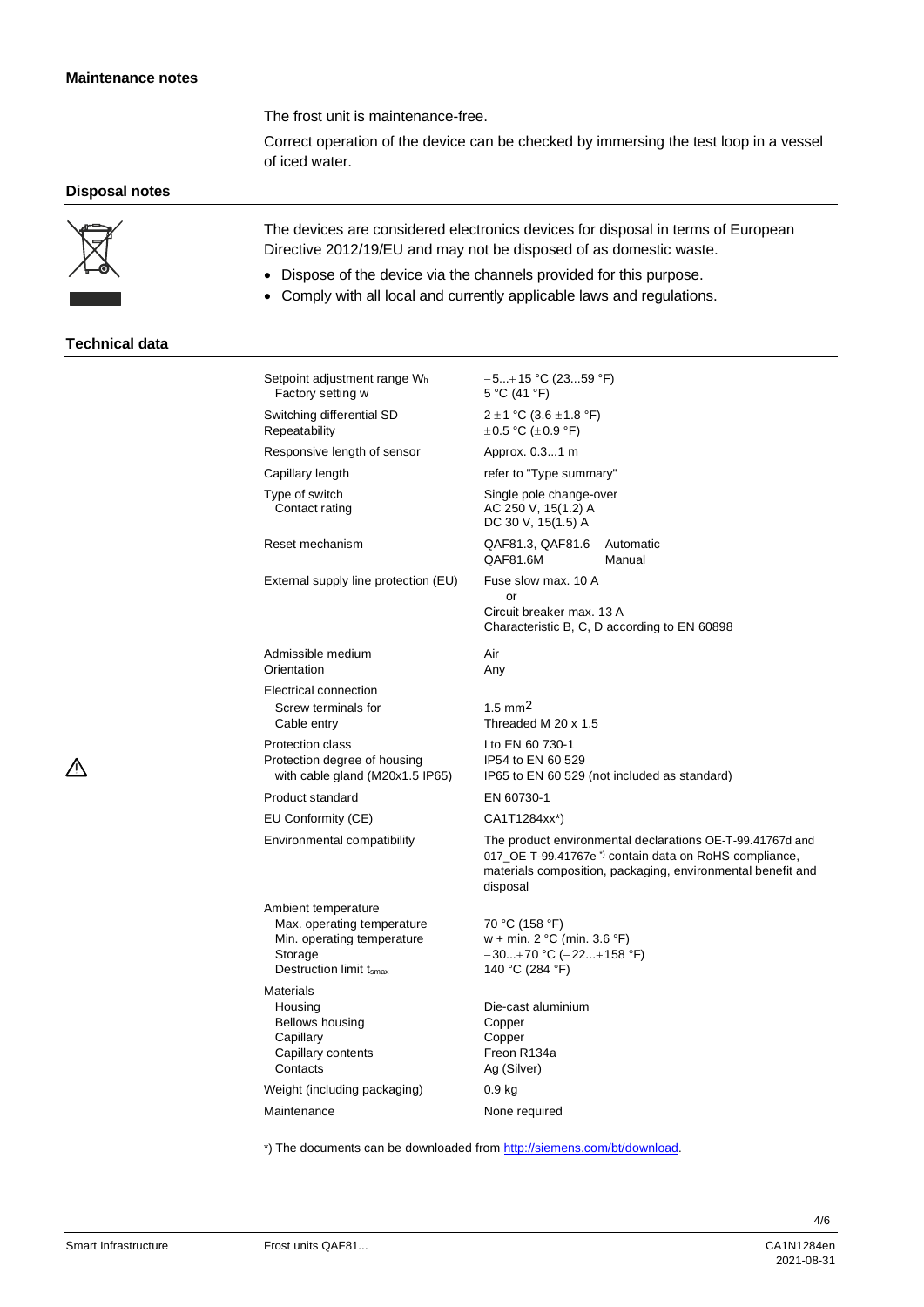

- $1 2$  Frost alarm / sensor short circuit<br> $1 4$  Normal operation
	- Normal operation

**Dimensions** (dimensions in mm)



50

6

5/6